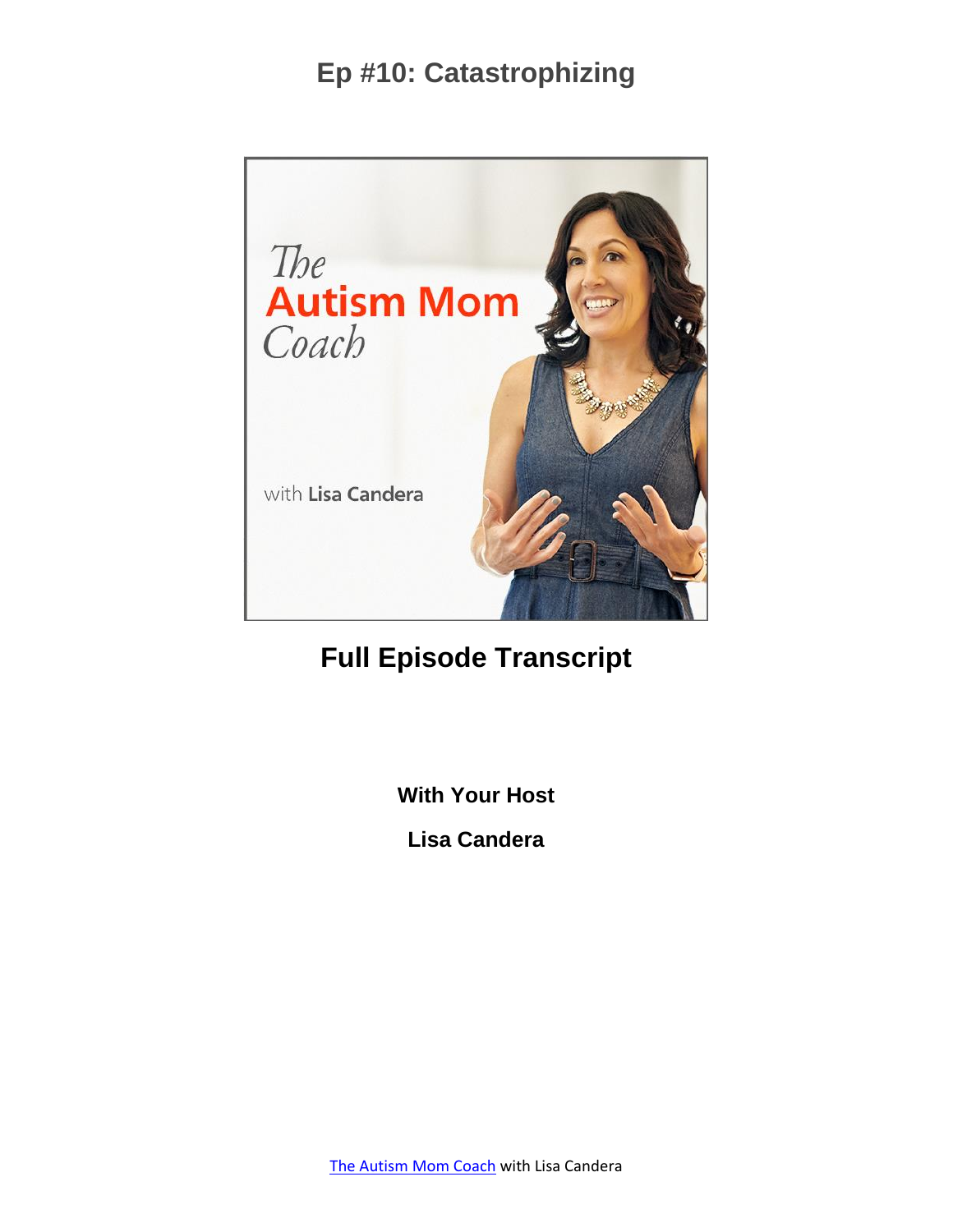You are listening to episode 10 of *The Autism Mom Coach.* Catastrophizing.

Do you find yourself time traveling to the future and imagining a worse case scenario for yourself or your child? This is called catastrophizing. And while catastrophizing is a 100% normal, it is not useful. When we catastrophize we imagine a worst possible outcome while simultaneously developing amnesia about all of the ways that we and our children are resilient and resourceful. Keep listening to learn a simple way to reframe your worst case scenario thoughts.

Welcome to *The Autism Mom Coach*, a podcast for moms who feel overwhelmed, afraid, and sometimes powerless as they raise their child with Autism. My name is Lisa Candera. I'm a certified life coach, lawyer, and most importantly I'm a full-time single mom to a teenage boy with Autism. In this podcast I'll show you how to transform your relationship with Autism and special needs parenting. You'll learn how to shift away from being a victim of your circumstances to being the hero of the story you get to write. Let's get started.

Hello everyone and welcome to the podcast. I am so glad you are here and I hope you're doing well. Today we are going to talk about something I think we all do which is catastrophize. We think of worse case scenarios in our head and then we put ourselves into a full blown panic thinking about them.

Before I get to the topic though I want to share a review from GC Mom titled A Supportive Hug. GC Mom writes, "I'm so glad I found Lisa's podcast through The Autism Mom's page. I'm always eager to listen to the next episode when it launches. Lisa is real and I love that she gives examples from her own life and clients." Well, thank you so much, GC Mom for the review and I am really glad that you find the stories helpful. I also hope that you entered to win one of the self-care packages that I'll be giving away for folks who review the podcast.

Listen up, the giveaway ends today. So, if you're listening on the release date of this podcast which is Wednesday May 11<sup>th</sup>, you still have time to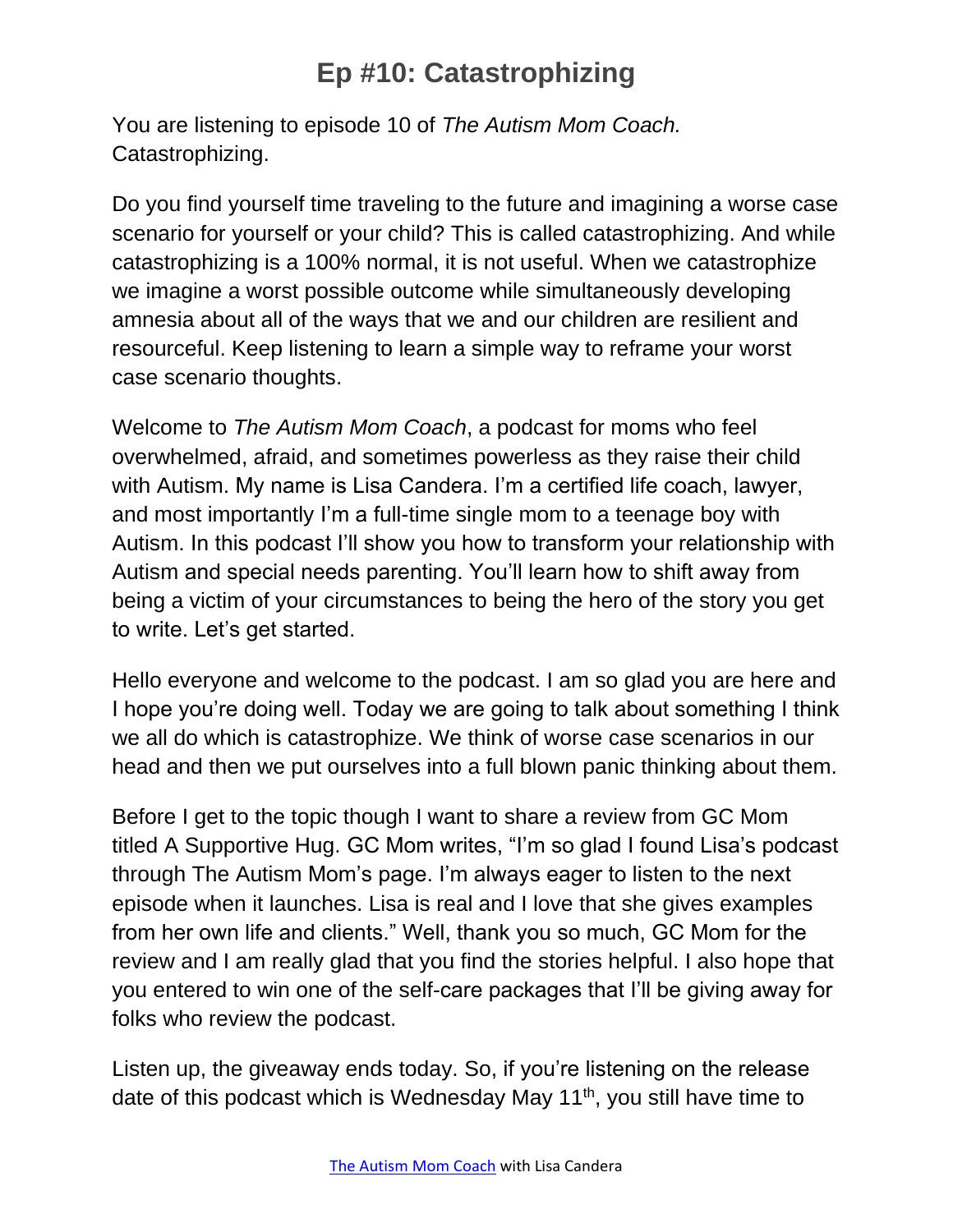review the podcast and enter to win one of the self-care packages I'm giving away. You can enter to win by going to theAutismcoach.com/podcast launch.

Alright, onto the topic for today. So, let's say you get an email from your child's teacher and immediately you start worrying that your child has done something wrong and they are going to get kicked out of school. Or after a few months of speech therapy, you tell yourself that your child will never speak, they will never be able to communicate and their lives will be terrible. When you do this you are catastrophizing. So, let's just start with a definition.

Catastrophizing is a cognitive distortion that prompts people to imagine all of the possible negative scenarios that could happen and emotionally react to them as if they are real. Now, catastrophizing is incredibly common. Remember from episode four, Negativity Bias. Our brains are hardwired to focus on the bad stuff this is because once upon a time the tendency to focus on the bad was essential to our survival. And now thanks to evolution our brains are still constantly on guard and scanning for danger.

The problem isn't so much the catastrophic thoughts themselves, but the fact that we tend to buy into them. Remember, we believe our own stories and when we believe them we ruminate over them even when no actual threat is present. And the fascinating part is our brains don't know the difference between an actual and imagined threat. Your brain just knows what you tell it. And when you think about the worst case scenario happening your brain actually thinks it's happening. This is why your heart starts to race and your throat catches a bit.

Your brain is releasing chemicals into your body, cortisol and adrenalin which are the stress hormones. And then your body, it actually feels like something is happening to you because it is, you're having a chemical reaction to the thoughts that you are having about something that's not even happening.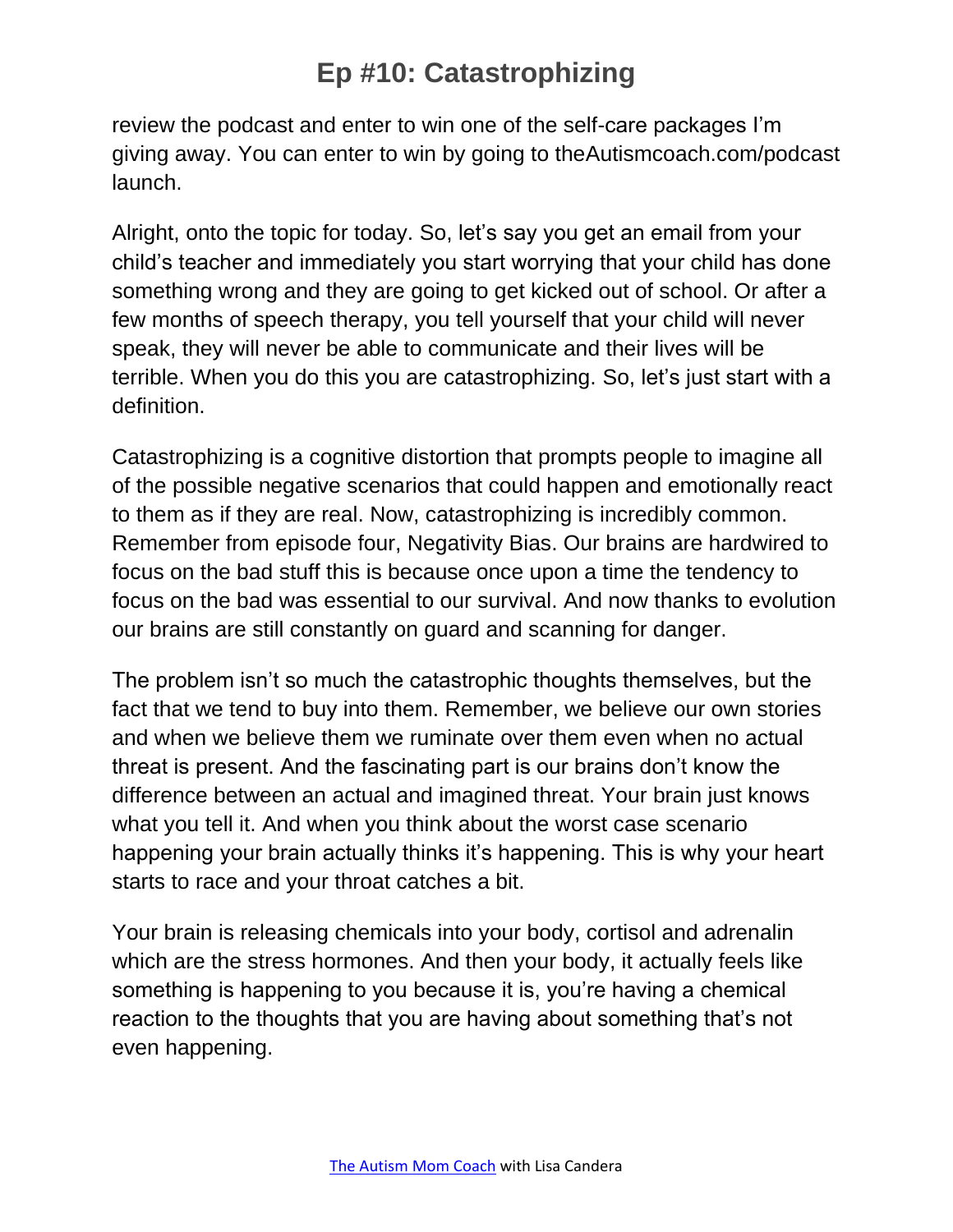Before I share with you how to handle worse case scenario thoughts I want to tell you what I don't recommend. I don't recommend that you tell yourself, just don't worry about it. It probably won't happen. And this is for two reasons. First, I don't know, maybe it will happen. Maybe you're catastrophizing about your child getting older or getting bigger, or your child's life when you are no longer around. And chances are hopefully all three of these things will happen.

Your child will age, they will grow, and they will outlive you. And even for the things you may be catastrophizing about that aren't certain to happen, telling yourself it won't happen usually doesn't work. It feels like empty reassurance and your brain is likely to pop up with, well, but it could. It happened to someone else I know. And then your brain goes out searching for all the ways that it could possibly happen and you're back in that loop.

The second reason I don't say, assure yourself it won't happen is because whether the thing you are catastrophizing about happens or not, is really not the issue. The issue is that you think catastrophizing about it is useful in the first place and it's not. It is really just a way to scare the shit out of yourself now in hopes that this will make it less painful in the future or that by scaring yourself now this will somehow prepare you or maybe even prevent the thing from happening in the future.

Okay, so here is what I do recommend for you when you are having worst case scenario thoughts. First, notice the worst case scenario thoughts and name it. In this step we want to separate the act of catastrophizing from the thoughts you are having. So, let's say you find yourself spinning about how awful it will be to find another school for your child if they are removed from their current school setting. As soon you notice the thought, stop and name it. I am having a worst case scenario thought about whatever it is, in this case the school placement.

So just to give you an example I do this every day with my son with his OCD loops. And OCD loops and worst case scenario thoughts are very similar, if not actually the same thing. They are really similar because what happens when you're having an OCD thought or a worst case scenario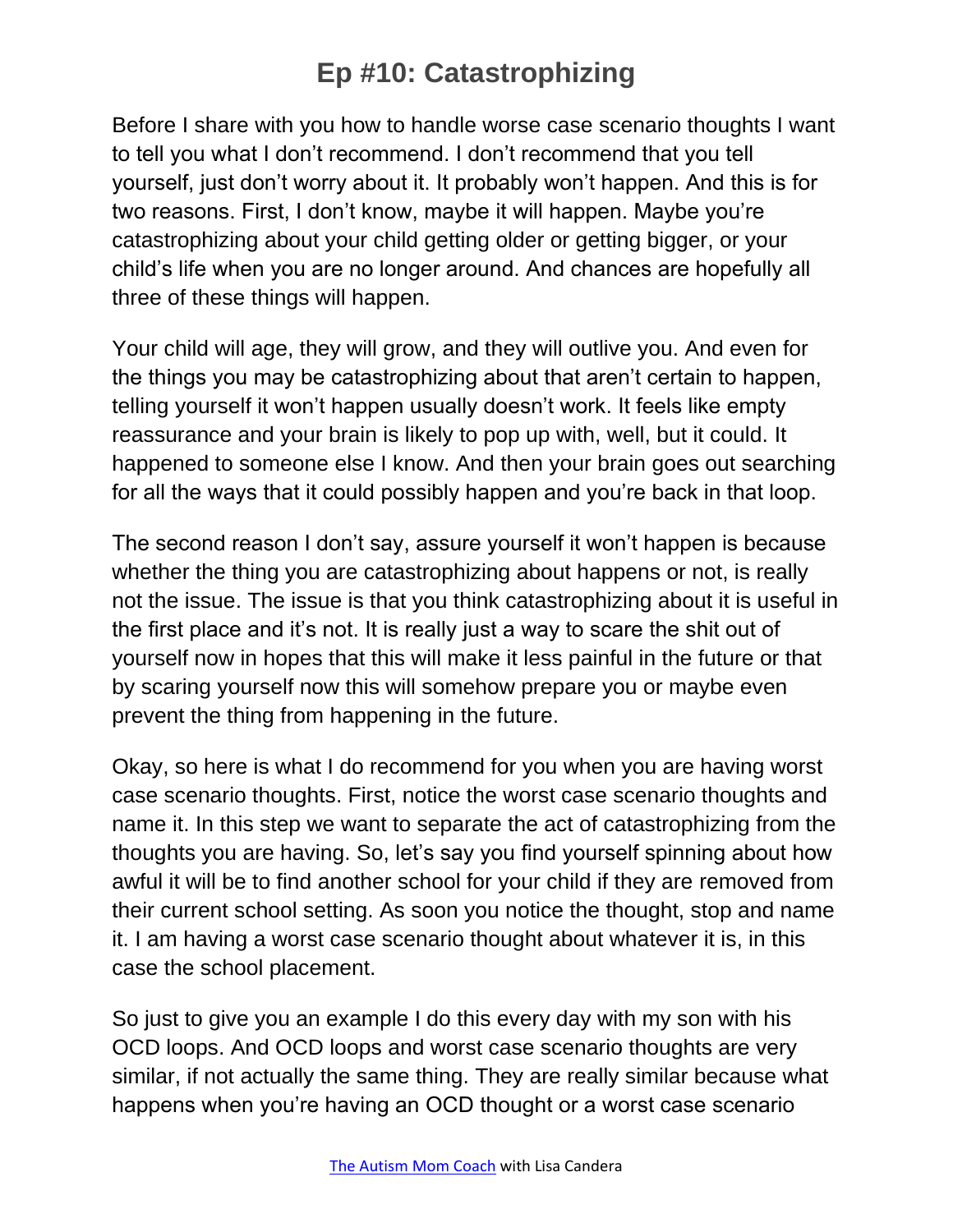thought is that your brain is telling you, this is really important, this is urgent. You must think about this now. So let me give you the example for my son.

Let's say he is looping over whether he said sorry to one of his friends. He will ask me over and over, he will try to tell me the story again and again, giving me more and more context each time. So, here's how this plays out. I pause him and I say, "Ben, what's happening here?" Now, Ben knows the routine so he will usually reflexively respond, "OCD." Then launch right back into the loop.

And so again just slow him down, stop him and say, "What's happening specifically?" And Ben will respond with something like, "My brain is telling me it is important to tell you this and to get an answer and then I will feel better if I keep talking about it." That is OCD. And this is the distinction we are working to make because really it doesn't matter what he's looping about. The issue is, is that he's looping about it in the first place.

Second, now that you have named it, decide, do I want to hang out with this thought or is it time to redirect my brain? Here's how it plays out with us. I will say to him, "Okay, now that we know that this is OCD and your brain is trying to tell you this is important, what are our options? Do you want to redirect your brain or do you want to hang out with these thoughts?" Sometimes he's able to redirect himself to one of his strategies rather quickly like distracting himself or just saying, no. But sometimes he wants to hang out, it feels real, and it feels urgent, and it feels important to him.

And this might happen to you too especially when you first start practicing the skill. So okay, fine, let's hang out with the thought. But here are the rules. If you want to hang out with your worst case scenario thoughts you have to play them out all of the way. This is because when you are catastrophizing your brain doesn't actually take the scenario all the way. What usually happens is it ruminates about the thought that you find the scariest or the saddest and it just loops there. It doesn't play it out. So that is what you need to do.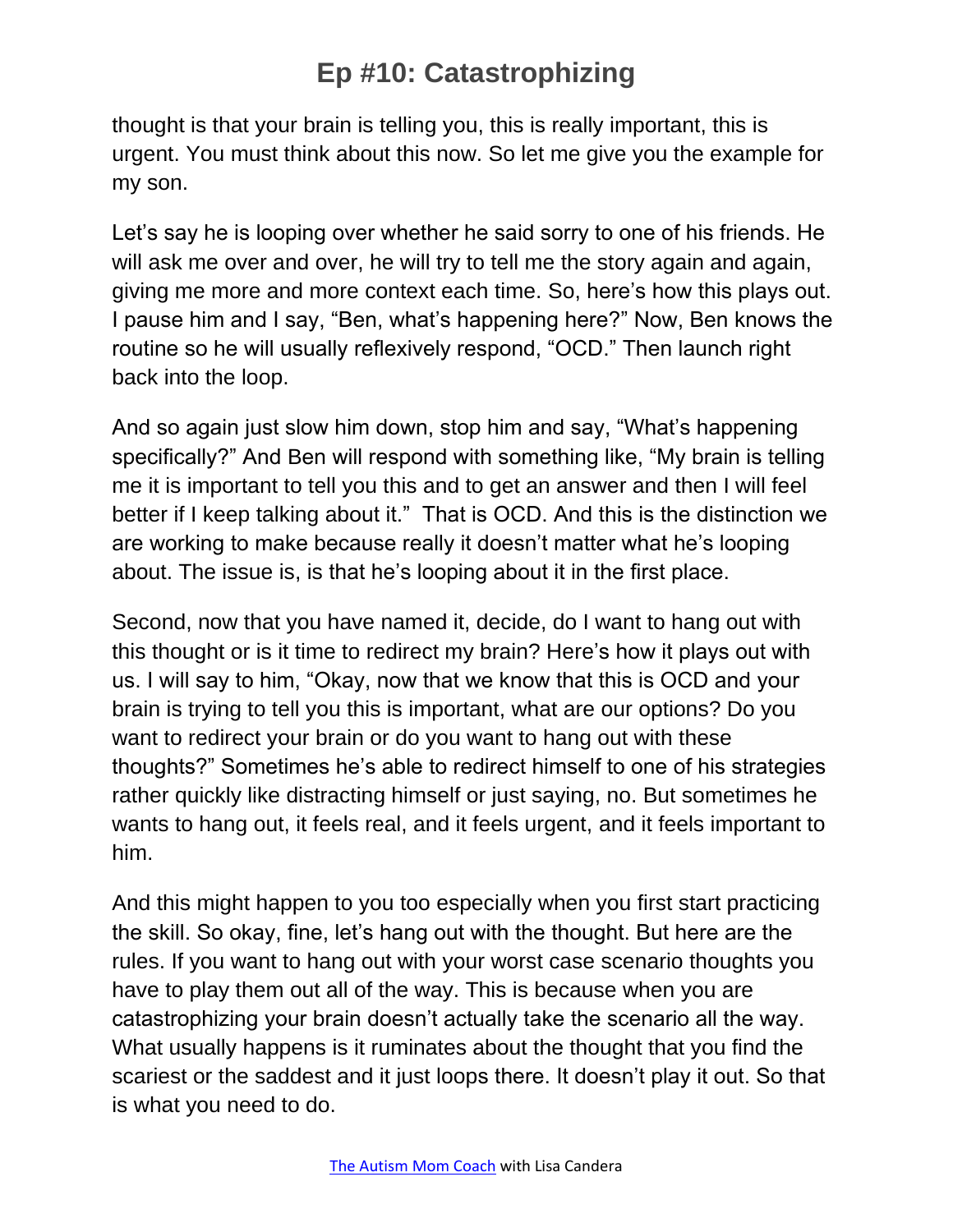So, going back to the example of the phone call from school, let's just say your child gets kicked out of school, now what? Do you say, "Okay, thanks", and read up on homeschooling? Or is it possible that you would contest the decision? Maybe you hire an advocate. Maybe you enlist the school to identify another appropriate environment for your child. Would you probably manage to find another school? I'm not saying this is a pleasant situation, trust me, I've had this experience a couple of times.

But a child being removed from a school usually is not the end of the world. And in fact, it can be an opportunity to find a school more suited to the child's needs. Not only that, but if your child did get removed from their school and your thoughts are, I can't handle this, then that's what you're going to make come true. Remember The Little Engine, if you think you can you will. If you think you can't you won't?

Either way you are right, this is because if you think I can't handle it, it's going to produce a feeling of hopelessness. Then you're not going to take any action to help yourself and you are way more likely to end up with no options. Whereas if your thoughts are, I'll figure this out, then that's what you'll do. Your thoughts will create your reality because they will motivate you to take the actions that will create the result that you want. Or let's just say your child doesn't speak, this is the case for some children with Autism. They remain non-verbal, does this mean that they will never communicate?

Might they be learning ways to communicate in speech therapy? Might you obtain an AAC device or make use of PECS, sign language or some other modality for supporting non-verbal communication? Is there evidence in the world of people living lives without speaking? Might your child be one of them? Again, this is hard, it's not what you expected and it is scary but what I'm saying is if you're going to hang out with these worst case scenario thoughts, plug it all the way out and get concrete.

Don't just accept your brain's story that this is clearly a life ending disaster or that you are powerless.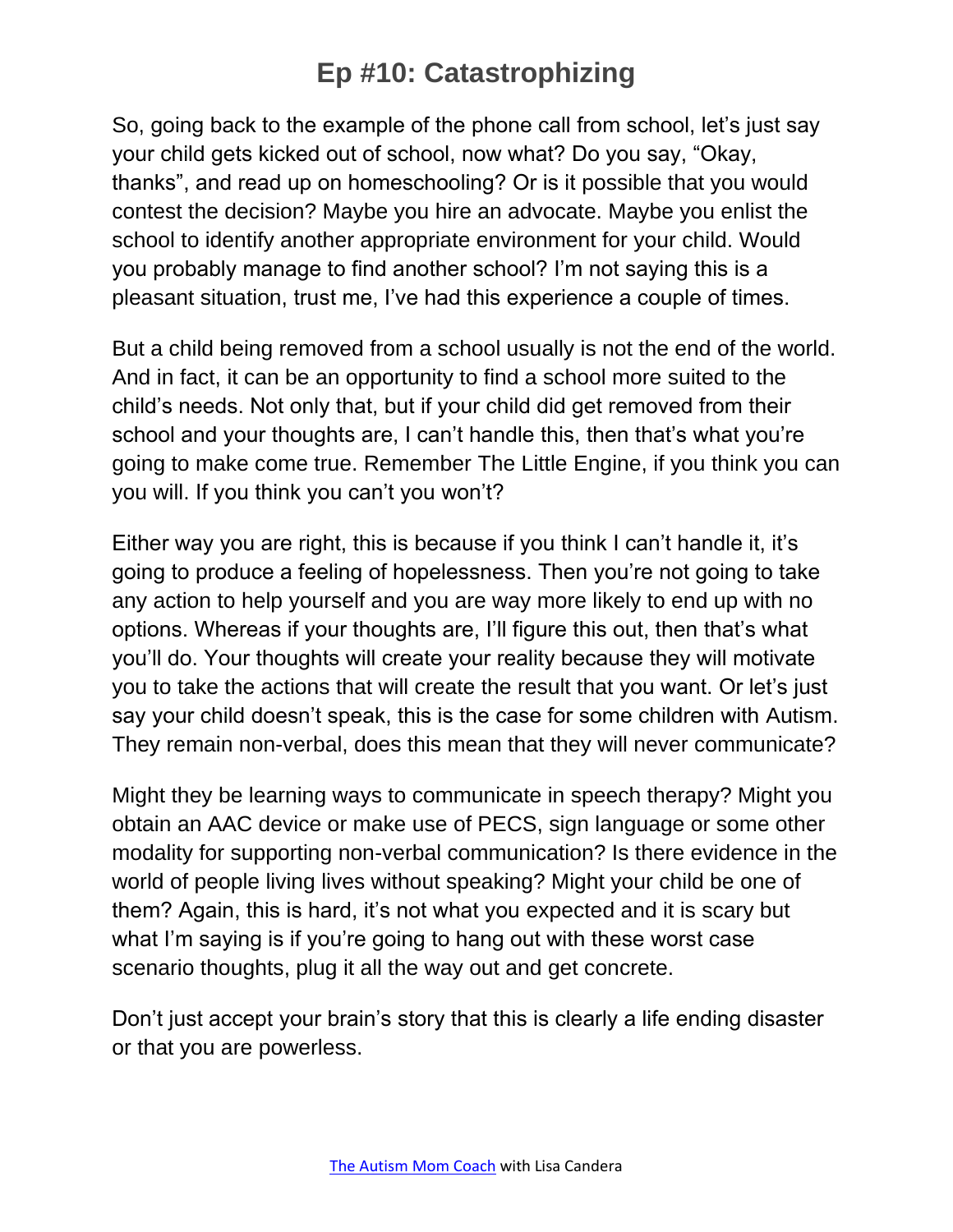Next, I want you to give equal airtime to other possibilities. When you are spending so much time with your worst case scenario thoughts you're not even considering other possibilities. And guess what? If you're not opening up yourself to other possibilities you may never even let them in. Remember, our brains search for evidence to confirm what we believe to be true, this is called our confirmation bias which is another cognitive distortion that we'll talk about in a later episode.

So, if we spend all of our time in worst case scenario land, our brain will be looking for evidence to confirm whatever stories we are telling ourselves and filtering out evidence to the contrary. So, if you're going to let your imagination run into the future, which is really all just a fantasy, let it tell you another story as well.

For example, if you're telling yourself that your child getting removed from their current school is a terrible thing, consider that they might not get removed in the first place. Consider, you may identify a school you prefer over the current placement. Consider a different placement might serve your child better.

So again, accept the premise, it might happen but don't accept the premise that it's automatically a disaster. Accept that it might happen and then follow it all the way through mentally to see what you actually need to do. What actions would you need to take? What would you need to decide ahead of time? This is going to free you from all of the anxiety and fear about the catastrophizing.

So, to recap, notice and name it, decide am I hanging out with this thought or am I going to redirect my brain? And then if you're going to hang out, plug it all the way out and give equal airtime to other possible outcomes. Now, remember it is human to go to the worst case scenario so don't be surprised when these thoughts pop up because they definitely will. This is okay and the more practiced you get at redirecting your brain and playing the scenario all the way out the more automatic it will become and the less overwhelming these worst case scenario thoughts will be.